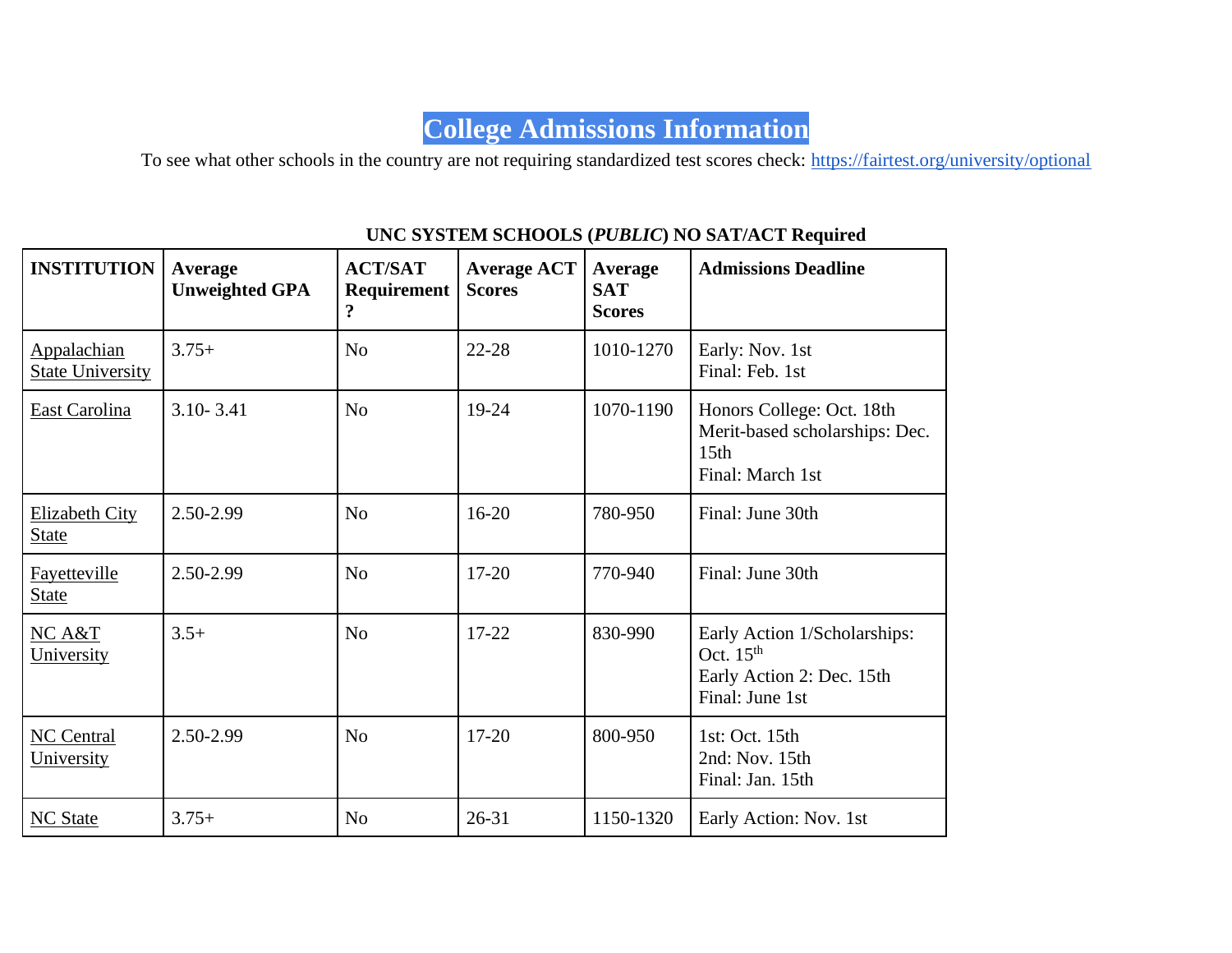|                                         |         |                |           |           | Regular/Final: Jan. 15th                                                                                                                                |
|-----------------------------------------|---------|----------------|-----------|-----------|---------------------------------------------------------------------------------------------------------------------------------------------------------|
| <b>UNC</b> Asheville                    | $3.75+$ | N <sub>0</sub> | $22 - 28$ | 1100-1290 | Early Decision 1: Nov. 15th<br>Early Decision 2: Jan. 15th<br>Regular/Final: Feb. 1st                                                                   |
| <b>UNC Charlotte</b>                    | $3.75+$ | No             | $22 - 26$ | 1000-1410 | Early Action: Nov. 1st<br>Honor's College: Dec. 15th<br>Final Deadline: Feb. 1st                                                                        |
| <b>UNC Chapel</b><br>Hill               | $3.75+$ | N <sub>0</sub> | 28-33     | 1310-1500 | Early Action: Oct. 15th<br>Regular/Final: Jan. 15th                                                                                                     |
| <b>UNC</b><br>Greensboro                | $3.75+$ | No             | $20 - 25$ | 950-1120  | Early Action 1: Nov. 1st<br>Early Action 2: Dec. 1st<br>Scholarship Consideration: Jan.<br>15 <sup>th</sup><br>Regular: March 1st<br>Rolling: July 15th |
| <b>UNC Pembroke</b>                     | $3.75+$ | N <sub>0</sub> | 18-21     | 1000-1200 | Priority: June 15th                                                                                                                                     |
| UNC School of<br>the Arts               | $3.75+$ | N <sub>o</sub> | 22-28     | 1000-1240 | Deadlines vary by program;<br>auditions required                                                                                                        |
| $\ensuremath{\text{UNC}}$<br>Wilmington | $3.75+$ | N <sub>0</sub> | $23 - 27$ | 1190-1290 | Early Action: Nov. 1st<br>Regular/Final: February 1st                                                                                                   |
| Western<br>Carolina<br>University       | $3.50+$ | N <sub>0</sub> | 19-24     | 940-1120  | Early Action: Nov. 1st<br>Regular Action I: Jan. 1st<br>Final: Feb. 1st                                                                                 |
| Winston-Salem<br><b>State</b>           | $3.0+$  | N <sub>0</sub> | $16-19$   | 820-950   | June 1st                                                                                                                                                |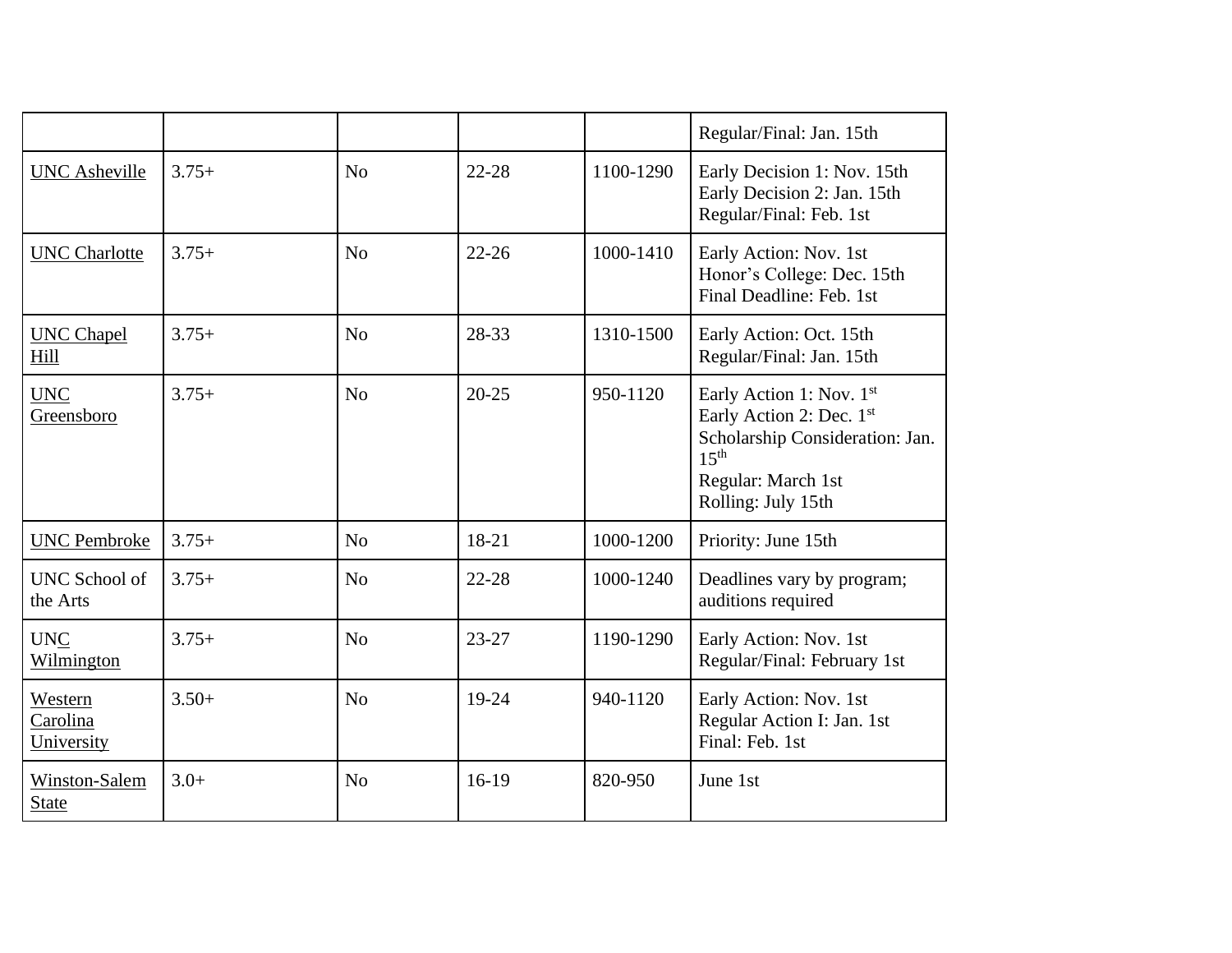## **NC PRIVATE SCHOOLS**

| <b>INSTITUTION</b>           | Average<br><b>GPA</b> | <b>SAT/ACT</b><br><b>Requirement?</b> | <b>Average ACT</b> | <b>Average SAT</b> | <b>Deadlines</b>                                                         |
|------------------------------|-----------------------|---------------------------------------|--------------------|--------------------|--------------------------------------------------------------------------|
| <b>Barton College</b>        | 2.50-2.99             | N <sub>o</sub>                        | 18-22              | 840-1020           | Rolling until June<br>1st                                                |
| <b>Belmont Abbey College</b> | 2.50-2.99             | No                                    | 18-24              | 870-1070           | Early Action: Oct.<br>30th<br>Rolling until June<br>1st                  |
| <b>Bennett College</b>       | 2.50-2.99             | Yes                                   | 18-24              | 860-1000           | Rolling until June<br>1st                                                |
| <b>Brevard College</b>       | 2.50-2.99             | No                                    | 18-22              | 850-1050           | Rolling until June<br>1st                                                |
| Cabarrus College             | $3.75+$               | Yes                                   | $21 - 24$          | 890-1060           | Priority: Feb. 1st<br>Regular: rolling<br>after $2/1$                    |
| Campbell University          | $3.75+$               | Yes                                   | $16-26$            | 820-1290           | Rolling until<br>August 2022                                             |
| Catawba College              | $2.0 - 2.49$          | N <sub>0</sub>                        | 18-23              | 850-1090           | Priority: Nov. 1<br>Regular: Feb. 1st<br>Regular: Rolling<br>after $2/1$ |
| Chowan University            | $2.0 - 2.49$          | Yes                                   | $14 - 17$          | 700-870            | Rolling: notified                                                        |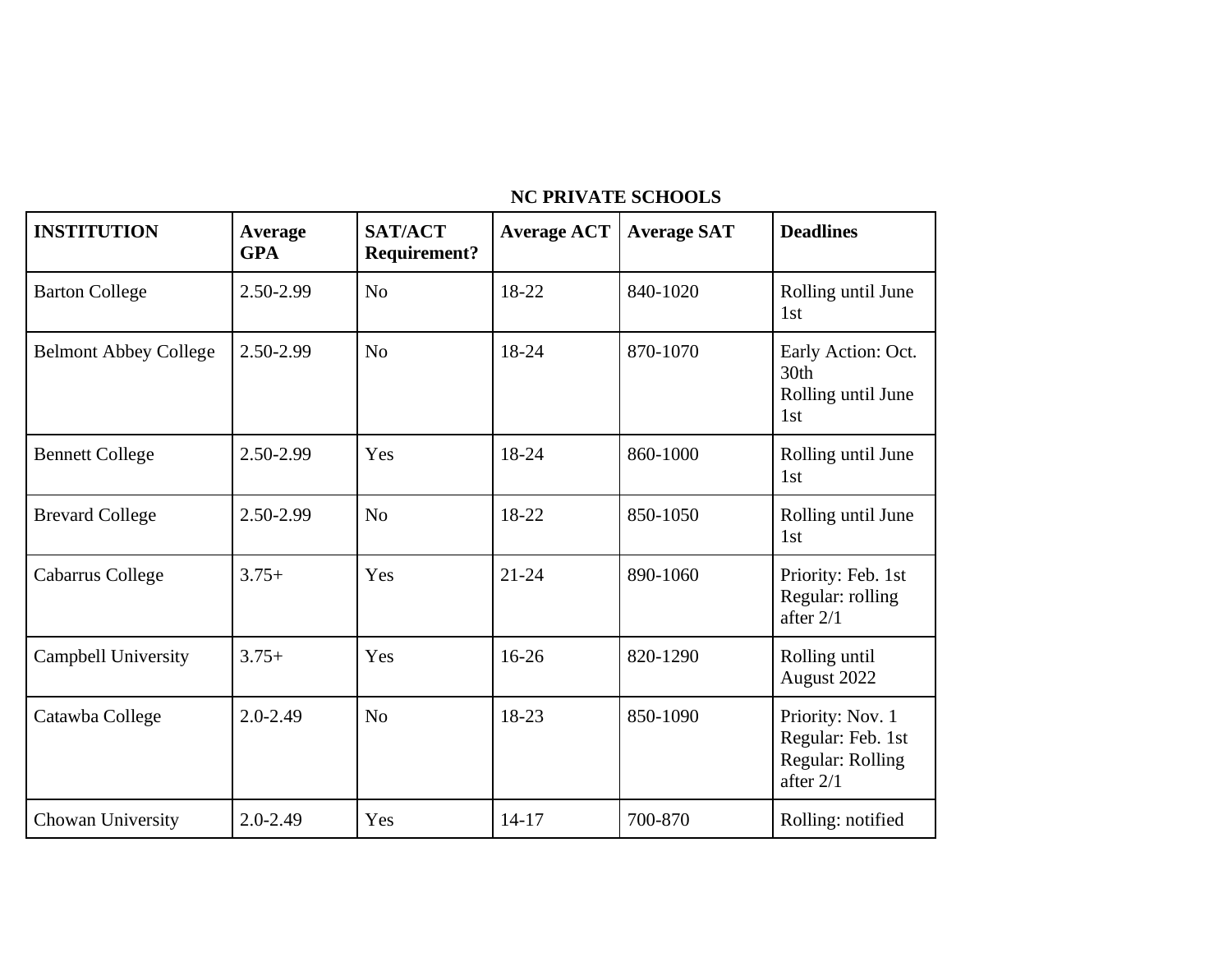|                            |           |                |           |           | within 72 hours                                                                                 |
|----------------------------|-----------|----------------|-----------|-----------|-------------------------------------------------------------------------------------------------|
| Davidson College           | $3.75+$   | N <sub>o</sub> | 29-33     | 1230-1440 | Early Decision 1:<br>Nov. 15th<br>Early Decision 2:<br>Jan. 6th<br>Regular/Final: Jan.<br>11th  |
| Duke University            | $3.75+$   | N <sub>o</sub> | $31 - 34$ | 1360-1550 | Early Decision:<br>Nov. 1st<br>Regular/Final: Jan.<br>4th                                       |
| <b>Elon University</b>     | $3.75+$   | N <sub>o</sub> | $25-29$   | 1120-1320 | Early Decision:<br>Nov. 1st<br>Early Action: Nov.<br>1st<br>Regular/Final: Jan.<br>10th         |
| Gardner-Webb<br>University | $3.75+$   | Yes            | 19-25     | 900-1120  | Rolling until July:<br>notified within 3<br>weeks                                               |
| Greensboro College         | 2.50-2.99 | N <sub>o</sub> | $17 - 23$ | 810-1040  | Rolling                                                                                         |
| <b>Guilford College</b>    | 2.50-2.99 | N <sub>o</sub> | $20 - 26$ | 940-1190  | Early Decision:<br>Nov. 1st<br>Early Action: Dec.<br>1st<br>Regular: Rolling<br>until July 15th |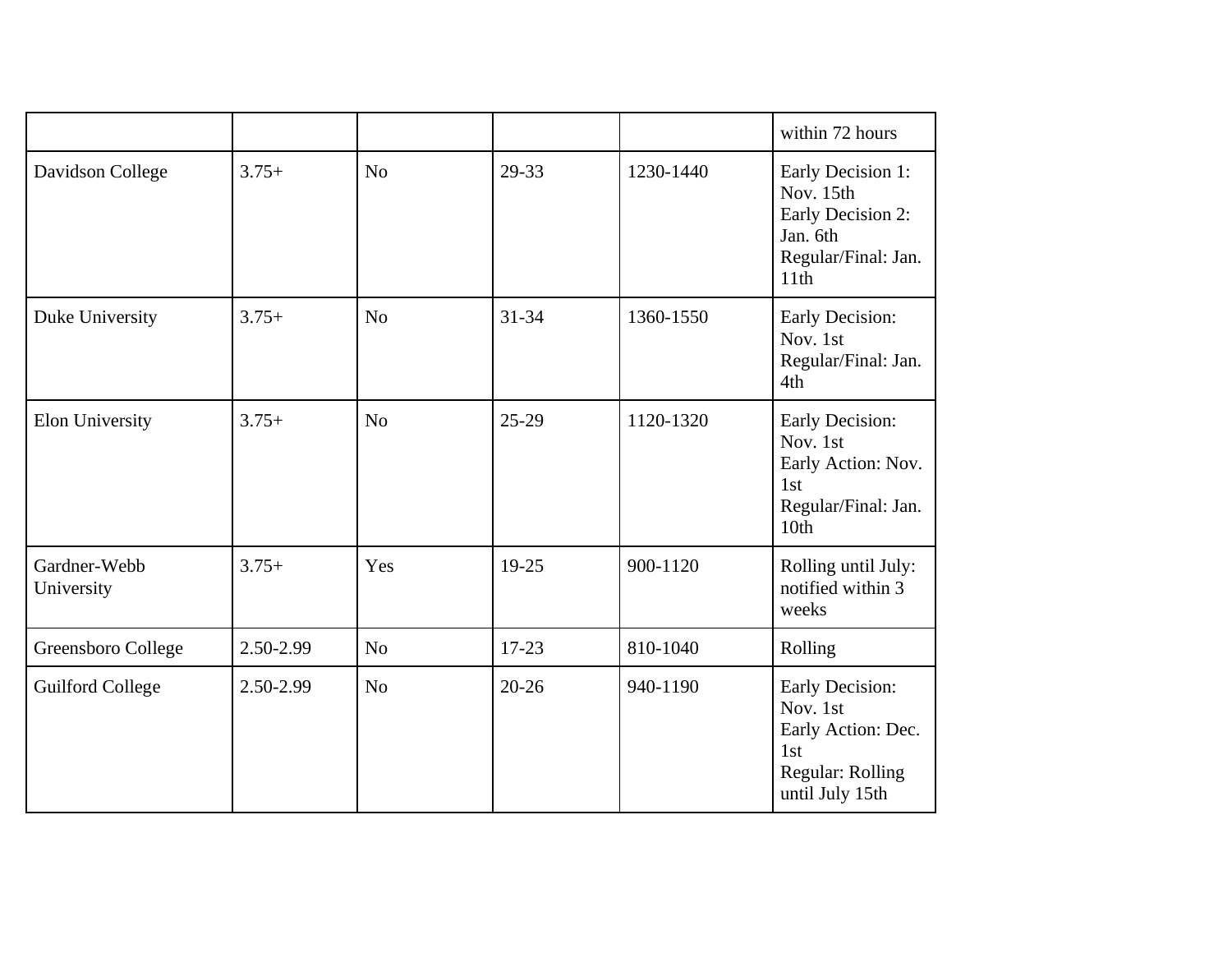| <b>High Point University</b>   | 2.50-2.99    | N <sub>o</sub> | 24-29     | 980-1170 | Early Decision 1:<br>Nov. 1st<br>Early Decision 2:<br>Feb. 1st<br>Early Action: Nov.<br>15 <sub>th</sub><br>Regular: Feb. 1st<br>and March 1st |
|--------------------------------|--------------|----------------|-----------|----------|------------------------------------------------------------------------------------------------------------------------------------------------|
| Johnson C. Smith<br>University | 2.50-2.99    | Yes            | $15-19$   | 730-920  | Rolling                                                                                                                                        |
| Lees-McRae College             | 2.50-2.99    | N <sub>o</sub> | 19-23     | 840-1080 | Early Action: Dec.<br>15<br><b>Regular Priority:</b><br>April 1st<br>Rolling: notified<br>within two weeks                                     |
| Lenoir-Rhyne University        | $3.75+$      | Yes            | $19-24$   | 890-1090 | Priority: Oct. 16<br>Early: Nov. 13th<br>Rolling                                                                                               |
| Livingstone College            | $2.0 - 2.49$ | Yes            | 17-22     | 650-810  | Final: May 1st                                                                                                                                 |
| Louisburg College              | $2.0 - 2.49$ | Yes            | 17-22     | 660-850  | Rolling                                                                                                                                        |
| Mars Hill University           | $3.75+$      | N <sub>o</sub> | $17 - 23$ | 830-1040 | Rolling                                                                                                                                        |
| Meredith College               | 2.50-2.99    | N <sub>o</sub> | $20 - 25$ | 930-1140 | <b>Early Decision:</b><br>Nov. 1st<br>Early Action: Dec.<br>1st                                                                                |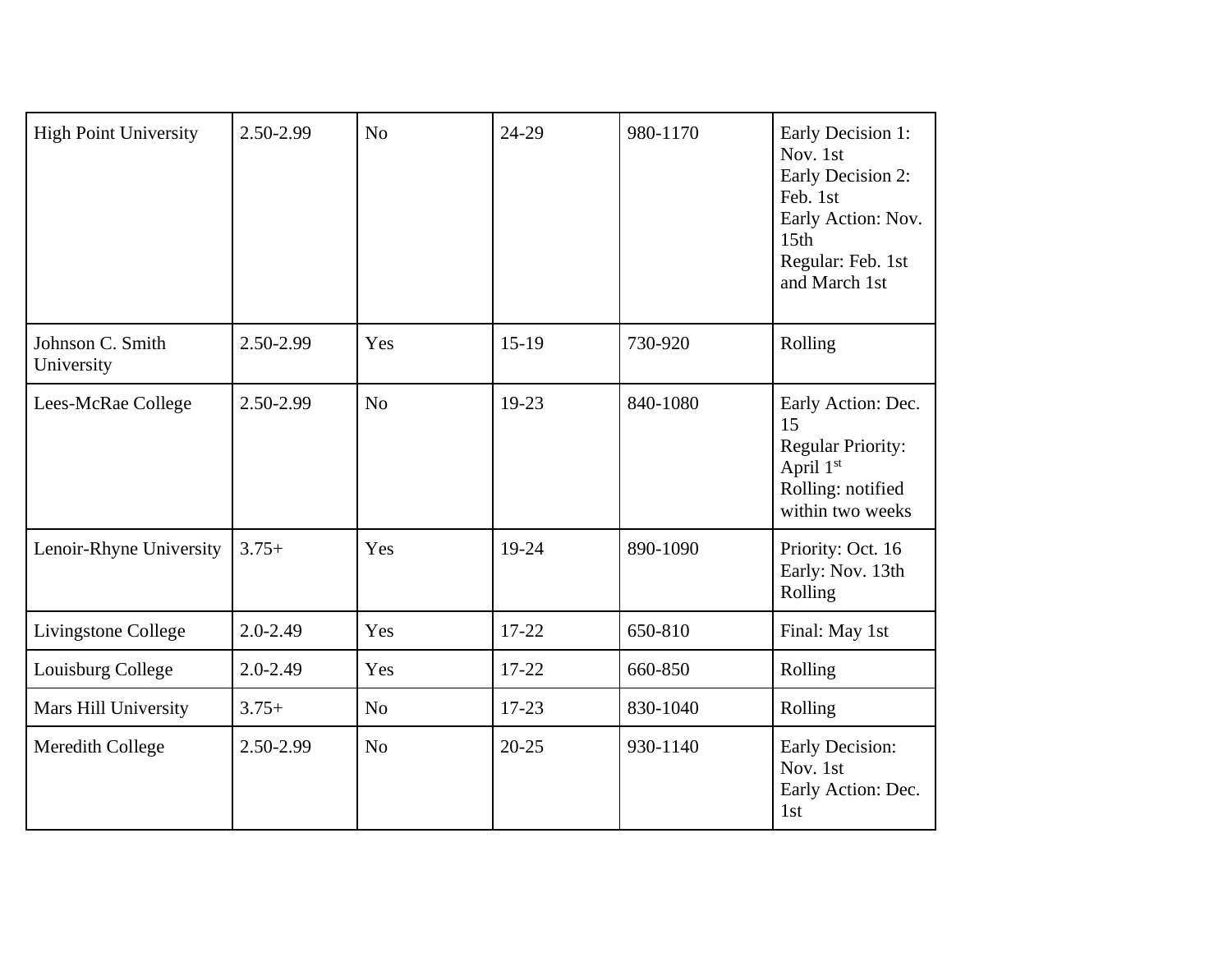|                                     |              |                |           |          | Regular: Feb. 15th                                                                                                                             |
|-------------------------------------|--------------|----------------|-----------|----------|------------------------------------------------------------------------------------------------------------------------------------------------|
| Methodist University                | 2.50-2.99    | N <sub>o</sub> | 18-24     | 860-1070 | Rolling                                                                                                                                        |
| <b>Montreat College</b>             | $3.0 - 3.5$  | Yes            | $17 - 24$ | 820-1080 | Rolling                                                                                                                                        |
| University of Mount<br>Olive        | $2.5 - 2.99$ | Yes            | $16-23$   | 820-1080 | Rolling                                                                                                                                        |
| NC Wesleyan College                 | $2.0 - 2.99$ | N <sub>o</sub> | $16-21$   | 760-970  | Rolling until May<br>1st                                                                                                                       |
| <b>William Peace</b><br>University  | $2.0 - 2.99$ | Yes            | $16 - 21$ | 810-1030 | Rolling until<br>August                                                                                                                        |
| <b>Pfeiffer University</b>          | 2.50-2.99    | N <sub>o</sub> | $17 - 23$ | 870-1080 | Rolling until May<br>1st<br>Honors: Feb. 1st                                                                                                   |
| Queens University of<br>Charlotte   | $3.75+$      | N <sub>o</sub> | $21 - 26$ | 940-1140 | <b>Early Decision:</b><br>Nov. 1st<br>Early<br>Action/Scholarship<br>s: Dec. 1st<br>Early Action 2:<br>Feb. 1st<br>Regular/Final:<br>March 1st |
| St. Andrews Presbyterian<br>College | $3.75+$      | Yes            | $20 - 24$ | 850-1050 | Rolling                                                                                                                                        |
| Saint Augustine's<br>University     | $2.0 - 2.5$  | Yes            | $15 - 20$ | 750-980  | Rolling                                                                                                                                        |